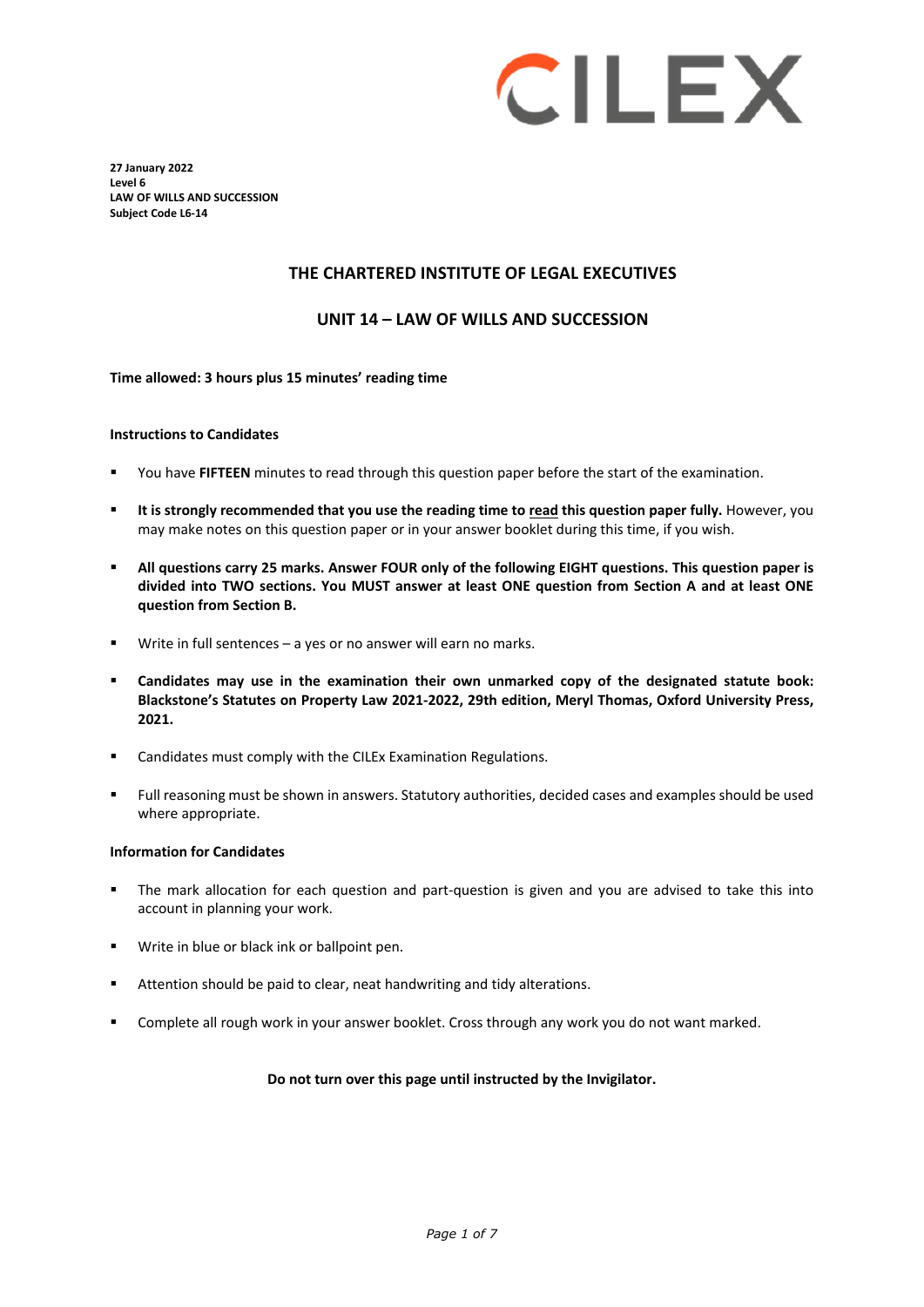#### **SECTION A (Answer at least one question from this section)**

- 1. Describe, with reference to statute and case law:
	- (a) the formal requirements that must be complied with in order to make a valid Will or Codicil, including any other factors that could affect the validity of a testamentary document;

## *(19 marks)*

(b) the rules relating to testamentary capacity as set out in, but not limited to, the Mental Capacity Act 2005.

> *(6 marks) (Total: 25 marks)*

- 2. Explain, with reference to statute and case law:
	- (a) the duties and powers of personal representatives in the administration of an estate;

*(13 marks)*

(b) the liability of personal representatives and what steps they can take to protect themselves from liability.

> *(12 marks) (Total: 25 marks)*

3. 'The surviving spouse or civil partner will automatically inherit the estate in the absence of a Will.'

Critically assess the above statement, using statute and case law to illustrate your answer.

*(25 marks)*

4. Critically analyse, with reference to statute and case law, the ways in which a Will can be revoked.

*(25 marks)*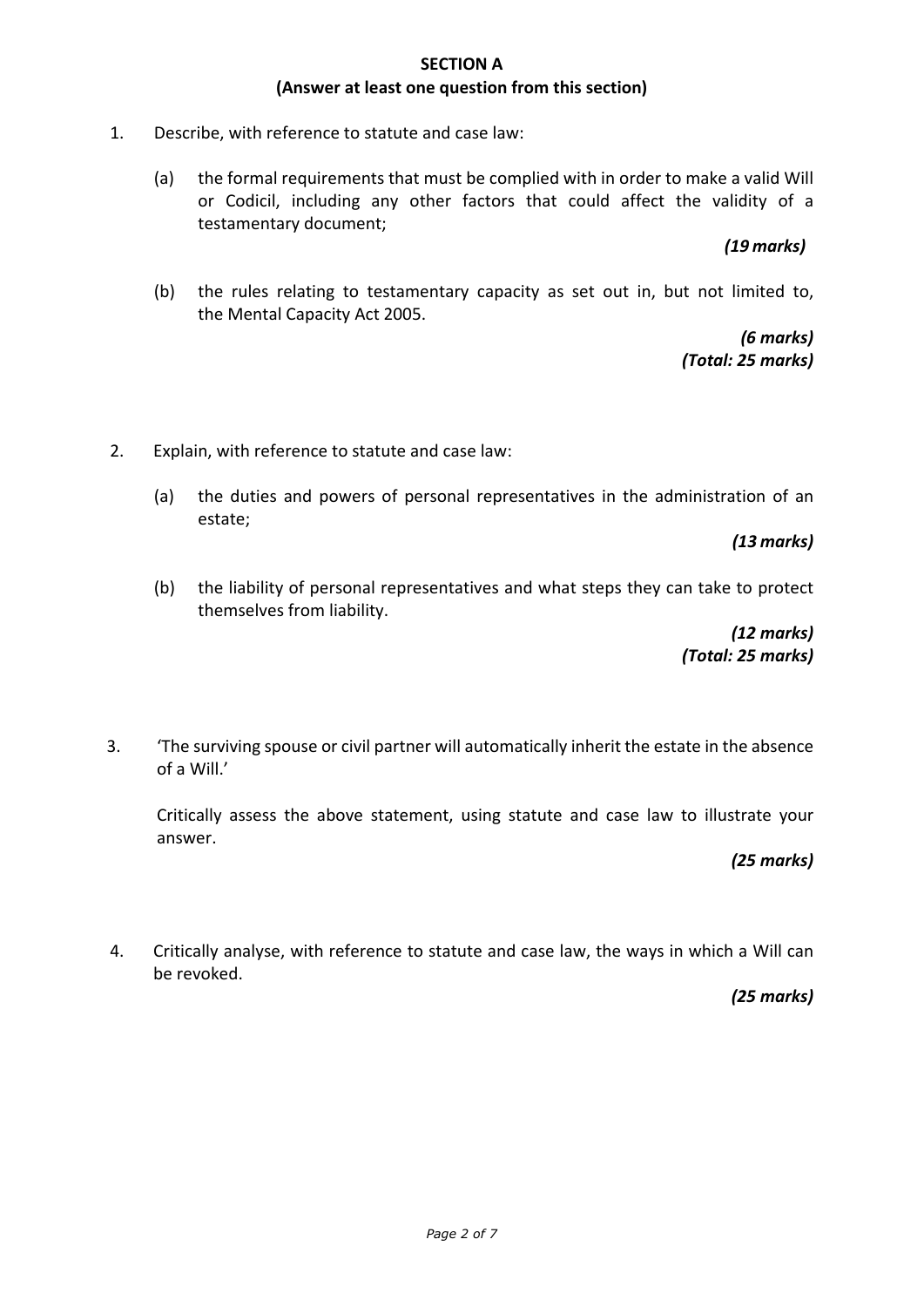## **SECTION B**

## **(Answer at least one question from this section)**

## **Question 1**

Faye Parsons died in August 2021, having validly executed her Will in 2009.

Faye appointed her husband, Raymond, as her sole executor. Raymond died in 2011. Faye's Will does not appoint any replacement executors.

Faye's Will includes the following clauses:

- 1. I give my property at 31 High Trees Road London SE14 2LB to my daughter Yvonne free of all mortgages or charges secured thereon.
- 2. I give my property at Apple Tree Cottage Conwy LL32 5DF in Wales to my daughter Elizabeth.
- 3. I give my wedding and engagement rings to my dear friend Mary.

#### *£20,000*

- 4. I give the sum of  $£10,000$  to my brother William.
- 5. I give the remainder of my estate after payment of all my debts, liabilities, funeral and testamentary expenses to my husband Raymond but if he dies before me then to my children Yvonne and Elizabeth absolutely.
- 6. I declare that s.33 of the Wills Act 1837 will apply to the provisions of my Will.

Yvonne seeks your advice on her mother's Will. She explained that when her mother became ill, she reviewed her Will and decided to increase the legacy to her brother William from £10,000 to £20,000. In Yvonne's presence, Faye crossed out the number £10,000 and wrote £20,000 above it using a black pen. She did not initial the amendment. Faye asked Yvonne to make sure that William receives £20,000. William has survived Faye.

Yvonne also confirmed that shortly after her mother amended the gift to William, Yvonne's sister Elizabeth died. Elizabeth left a daughter Nina, now aged 38.

When Faye went into a care home, she sadly lost her engagement ring and, despite Yvonne's best endeavours, the ring was never found. Mary has survived Faye.

Faye's assets at the time of her death included the property she owned in Wales in her sole name, valued at £90,000 with no mortgage. It is currently rented to a couple who have been living in the property for almost 12 months.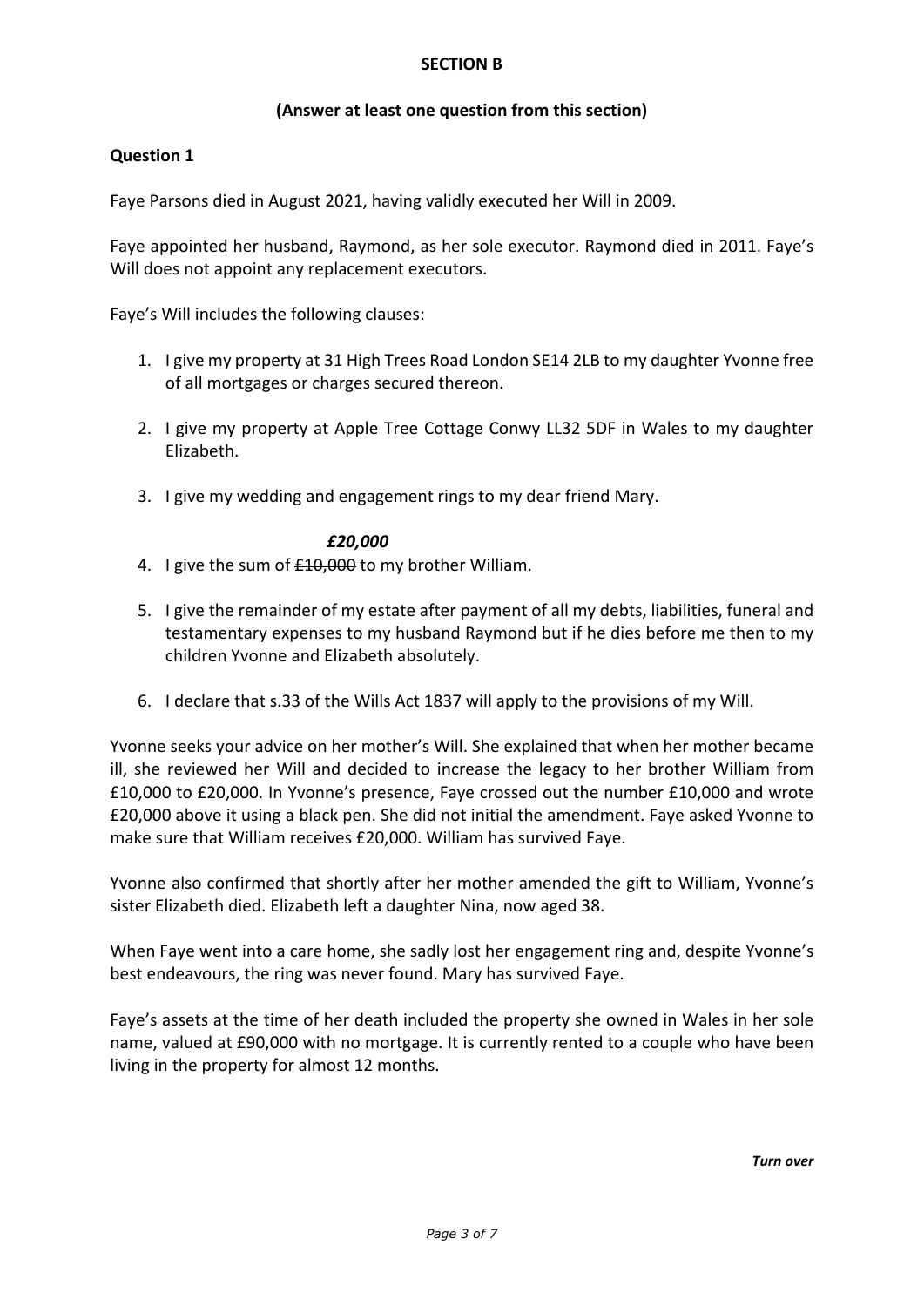31 High Trees was also in Faye's sole name. It is valued at £350,000 but there is equity release secured on the property of £50,000. Faye was selling the property before she died and had exchanged contracts on the sale but had not yet completed.

In addition to funeral expenses, Faye left unpaid care home fees of £12,000 and her estate is required to repay an overpayment of her widow's pension of £1,800. Faye's estate is not subject to Inheritance Tax.

Advise Yvonne on:

(a) who is entitled to apply for grant of representation to Faye's estate and the type of grant available to them;

*(5 marks)*

| (b) | the validity of each of the gifts referred to in Faye's Will;      | (13 marks) |
|-----|--------------------------------------------------------------------|------------|
| (c) | the rules relating to the payment of Faye's debts and liabilities. |            |

*(7 marks)*

*(Total: 25 marks)*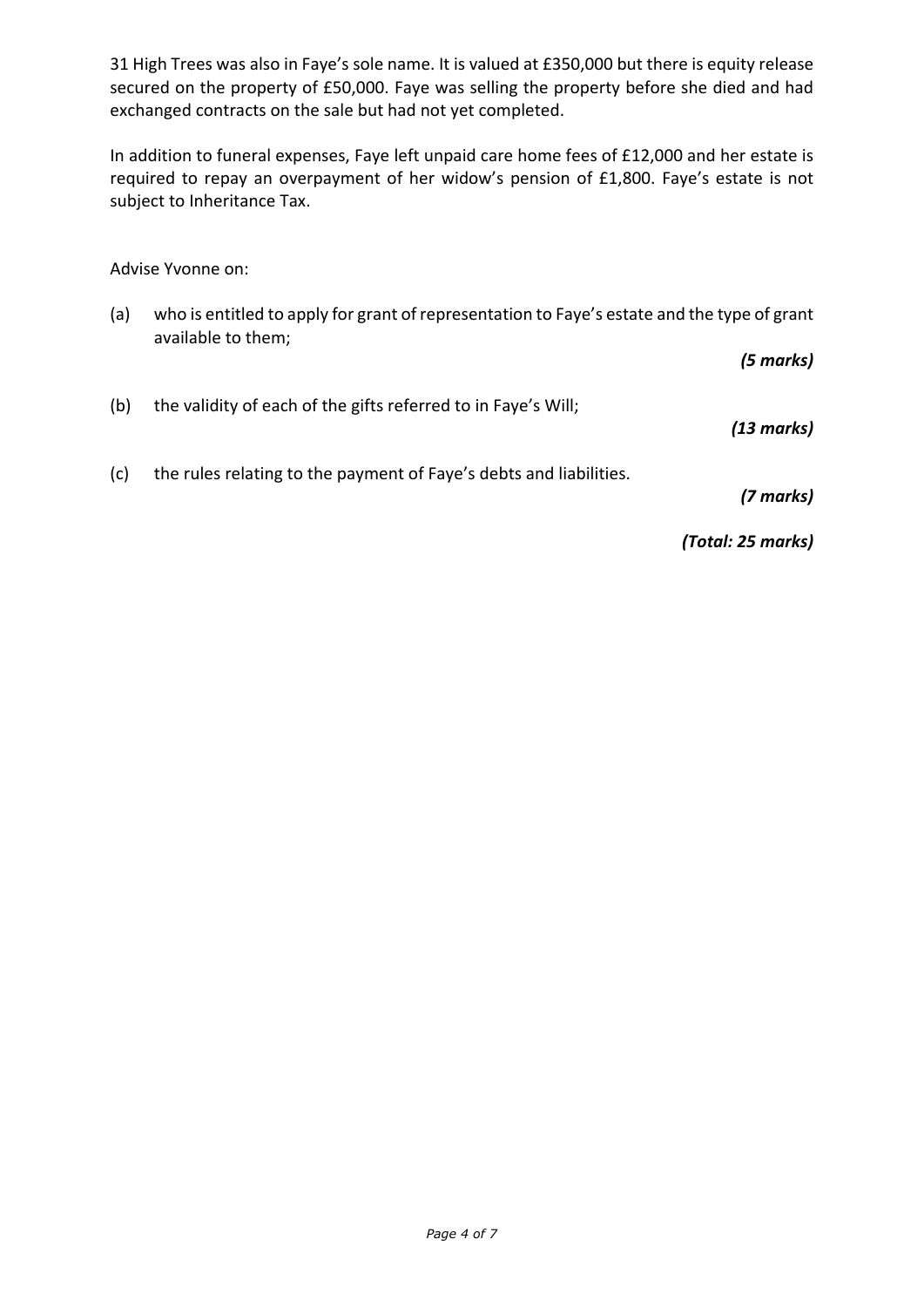# **Question 2**

In 2019, George Scott instructed his solicitor to draw up a Will for him, appointing hisson Brian as his executor and trustee. George died last month.

George's Will included the following provisions:

- 1. I give the sum of £10,000 to each of my grandchildren alive at the date of my death.
- 2. I give my stamp collection to my grandson James Scott.
- 3. I give my apartment at 54 Queensway London to my son.
- 4. I give the residue of my estate to my wife.
- 5. I have not made any provision in my Will for my son Peter Scott because I have had no contact with him since his mother died.

Peter is one of George's sons from his marriage to Isla. Isla died in 2009 and, shortly after this, Peter moved to Australia with his family. George has lost contact with Peter.

George and Isla's other son is Brian. George and Brian see each other regularly.

Brian has two children, Katherine and Oliver, and a stepson, Harry. George was not fond of Harry, because he was always getting into trouble. Brian and his wife adopted Oliver when he was four years old and he goes by his middle name of James Scott. All his family and friends know this.

George did not remarry after Isla died. George met Tina four years after Isla died and they lived together as husband and wife. George always referred to Tina as 'my wife', even though they were not married. Tina survived George and she does not have any children.

The Will was prepared by a solicitor who attended George in person to take the instructions for his Will. The solicitor's file contains a letter from George, stating that he wishes to leave 54 Queensway to Brian. There is also a letter written by George explaining the reasons for not leaving anything to Peter.

Explain, with reference to case law and statute, the rules of construction that the court will use in ascertaining George's expressed intention in relation to the gifts in his Will.

*(25 marks)*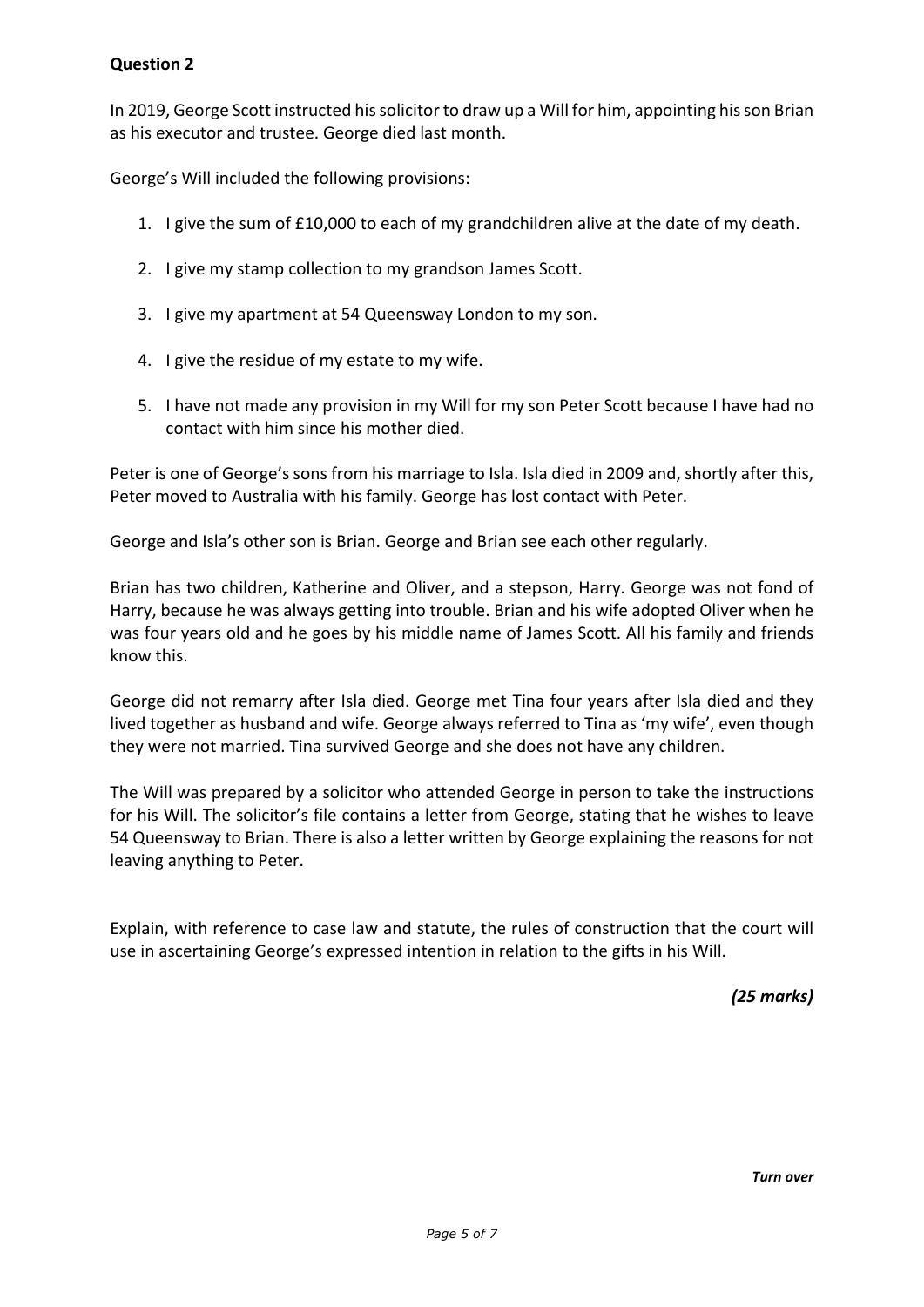# **Question 3**

Ursula Webb died last month and her daughter Vickie has come to see you.

Ursula was divorced at the date of her death and her ex-husband, Vickie's father, remarried shortly after the divorce. Ursula left a validly executed Will appointing her son Christopher and his wife Louise (who live independently in Australia and without any financial support from Ursula) as executors and leaving the whole of her estate worth £1.2 million to them to share equally.

Ursula was born in Australia, but she had been living in England for over 50 years.

Vickie explained that she and Ursula fell out when Vickie was 21 years old. At that time, Vickie had a child out of wedlock and Ursula did not approve of this. Ursula disowned Vickie and her child, and they have not seen each other since. Sadly, Vickie's son, Xander, has Down's Syndrome and needs 24-hour care. Vickie is Xander's sole carer and she has had to give up work to care for him. Vickie receives state benefits and lives in a council house. Vickie said that, if she had been left any money by Ursula, Vickie would have used it buy a home for herself and Xander.

The last contact Vickie had with Ursula was in 2016, when Vickie invited Ursula to Xander's 16th birthday party. Ursula rejected the invitation and wrote a letter to Vickie, saying: 'You are no longer my daughter'.

Advise Vickie, with reference to case law and statute, whether she can bring a claim against Ursula's estate pursuant to the Inheritance (Provision for Family and Dependants) Act 1975, explaining your reasons why and the factors that the court will consider.

*(25 marks)*